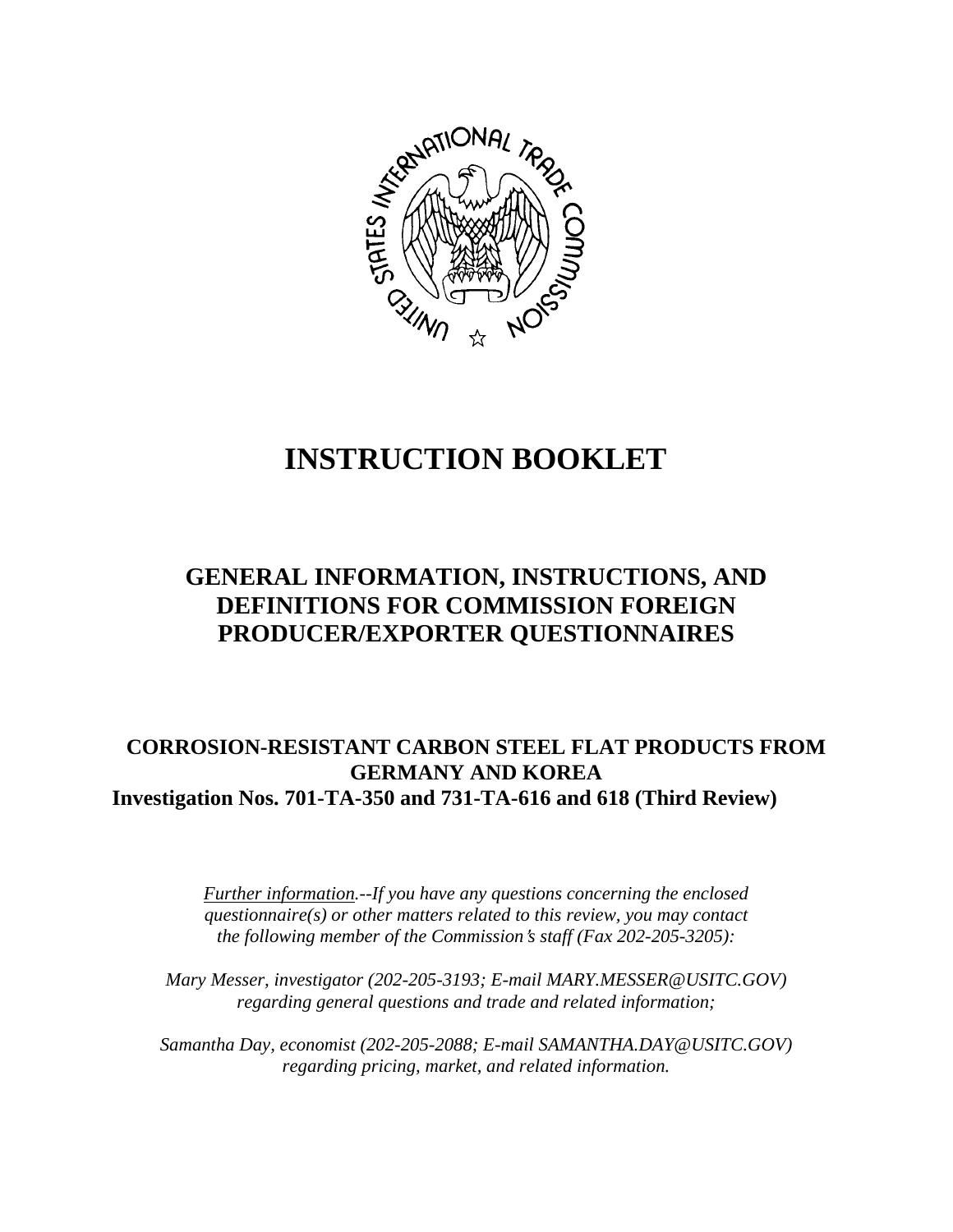## **GENERAL INFORMATION**

*Background*.-- On August 17, 1993, the Department of Commerce ("Commerce") issued a countervailing duty order on imports of corrosion-resistant carbon steel flat products from Korea (58 FR 43752). On August 19, 1993, Commerce issued antidumping duty orders on imports of corrosion-resistant carbon steel flat products from Germany and Korea (58 FR 44159 and 44170). Following first five-year reviews by Commerce and the Commission, effective December 15, 2000, Commerce issued a continuation of the countervailing duty order on corrosion-resistant carbon steel flat products from Korea and the antidumping duty orders on corrosion-resistant carbon steel flat products from Germany and Korea (65 FR 78469). Following second five-year reviews by Commerce and the Commission, effective February 14, 2007, Commerce issued a continuation of the countervailing duty order on corrosion-resistant carbon steel flat products from Korea and the antidumping duty orders on corrosion-resistant carbon steel flat products from Germany and Korea (72 FR 7009). Effective January 3, 2012, the Commission instituted reviews pursuant to section 751(c) of the Tariff Act of 1930 (19 U.S.C. § 1675(c)) (the Act) to determine whether revocation of the order**s** would be likely to lead to continuation or recurrence of material injury to the domestic industry within a reasonably foreseeable time (77 FR 301, January 4, 2012). If the Commission makes affirmative determinations, the orders will remain in place. If the Commission makes negative determinations, the Department of Commerce will revoke the orders/terminate the suspension agreement.

Questionnaires and other information pertinent to these reviews are available at http://usitc.gov/trade\_remedy/731\_ad\_701\_cvd/investigations/2012/corrosion\_resistant\_carbon steel\_flat\_products/reviewphase.htm. Address all correspondence to the United States International Trade Commission, Washington, DC 20436. Hearing-impaired individuals can obtain information regarding this review via the Commission's TDD terminal (202-205-1810).

*Due date of questionnaire(s).*-- Please submit the completed questionnaire(s) to the United States International Trade Commission so as to be received by no later than **August 15, 2012**. Because Commission staff might contact you with questions during the course of the proceeding, save the final version of the document(s) and retain all files and worksheets associated with the completed questionnaire(s). Please also retain a copy of any paper original document that you submit.

*Service of questionnaire response(s).*--In the event that your firm is a party to these reviews, you are required to serve a copy of the questionnaire(s), once completed, on parties to the proceeding that are subject to administrative protective order (see 19 CFR  $\S 207.7$ ). A list of such parties is maintained by the Commission's Secretary and may be obtained by calling 202-205-1803. A certificate of service must accompany the copy of the completed questionnaire(s) you submit (see 19 CFR § 207.7).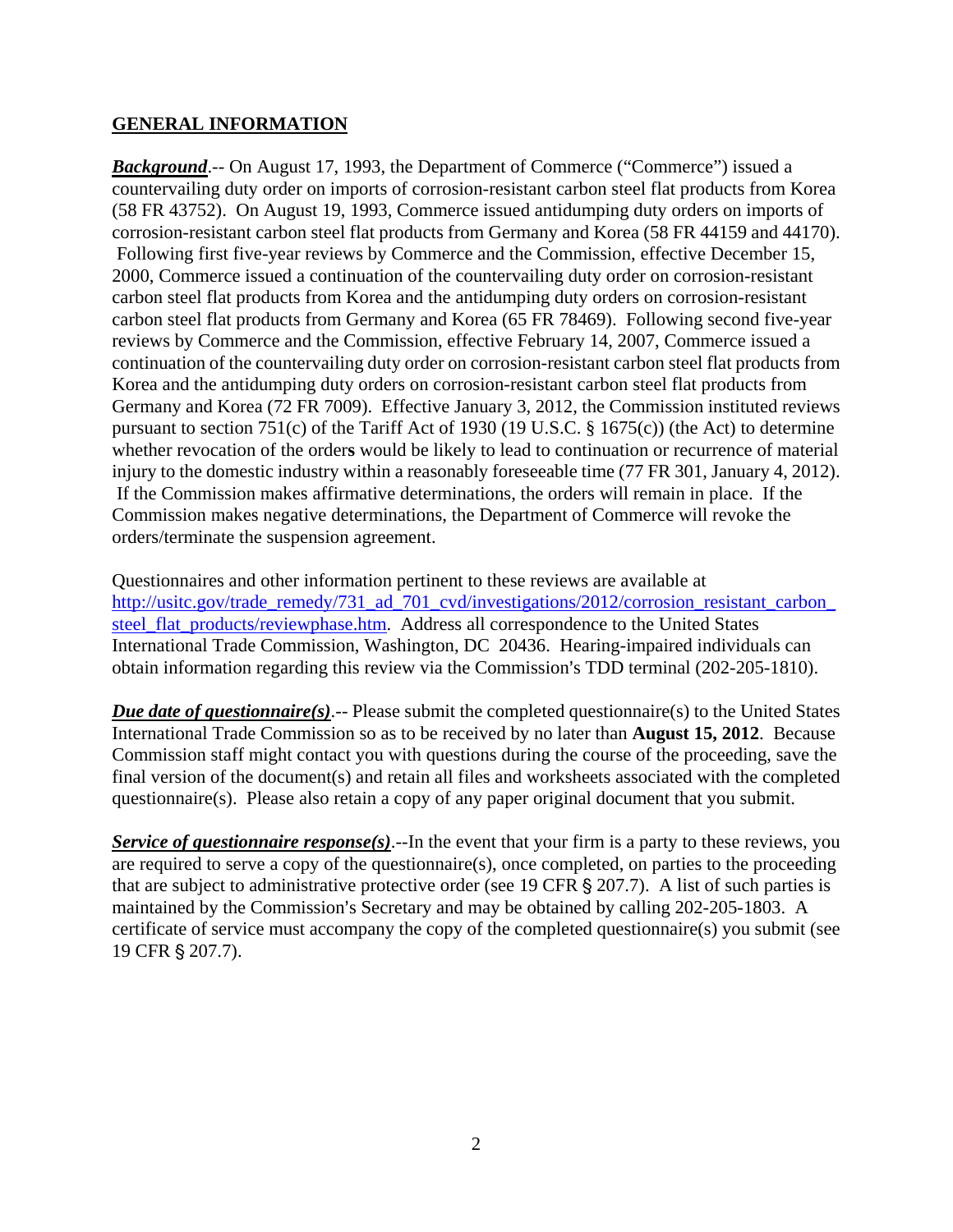# **GENERAL INFORMATION--***Continued*

*Confidentiality*.--The commercial and financial data furnished in response to the enclosed questionnaire(s) that reveal the individual operations of your firm will be treated as confidential by the Commission to the extent that such data are not otherwise available to the public and will not be disclosed except as may be required by law (see 19 U.S.C. § 1677f). Such confidential information will not be published in a manner that will reveal the individual operations of your firm; however, nonnumerical characterizations of numerical business proprietary information (such as discussion of trends) will be treated as confidential business information only at the request of the submitter for good cause shown.

*Verification***.--The information submitted in the enclosed questionnaire(s) is subject to audit and verification by the Commission. To facilitate possible verification of data, please keep all your workpapers and supporting documents used in the preparation of the questionnaire response(s).**

*Release of information*.--The information provided by your firm in response to the questionnaire(s), as well as any other business proprietary information submitted by your firm to the Commission in connection with the reviews, may become subject to, and released under, the administrative protective order provisions of the Tariff Act of 1930 (19 U.S.C. § 1677f) and section 207.7 of the Commission's Rules of Practice and Procedure (19 CFR  $\S$  207.7). This means that certain lawyers and other authorized individuals may temporarily be given access to the information for use in connection with these reviews or other import-injury proceedings or reviews conducted by the Commission on the same or similar merchandise; those individuals would be subject to severe penalties if the information were divulged to unauthorized individuals.

# **INSTRUCTIONS**

*Answer all questions*.--Do not leave any question or section blank unless a questionnaire expressly directs you to skip over certain questions or sections. If the answer to any question is "none," write "none." If information is not readily available from your records in exactly the **form requested, furnish carefully prepared estimates.** Answers to questions and any necessary comments or explanations should be supplied in the space provided or on separate sheets attached to the appropriate page of the questionnaire(s). If your firm is completing more than one questionnaire in connection with these reviews (i.e., a producer, importer, purchaser, and/or foreign producer questionnaire), you need not respond to duplicated questions in the questionnaires. Questionnaires may be filed either electronically or in paper form.

*Consolidate all establishments in each subject country*.--Report the requested data for your establishment(s) located in each subject country of Germany and Korea. **Firms operating more than one establishment should combine the data for all establishments into a single report.**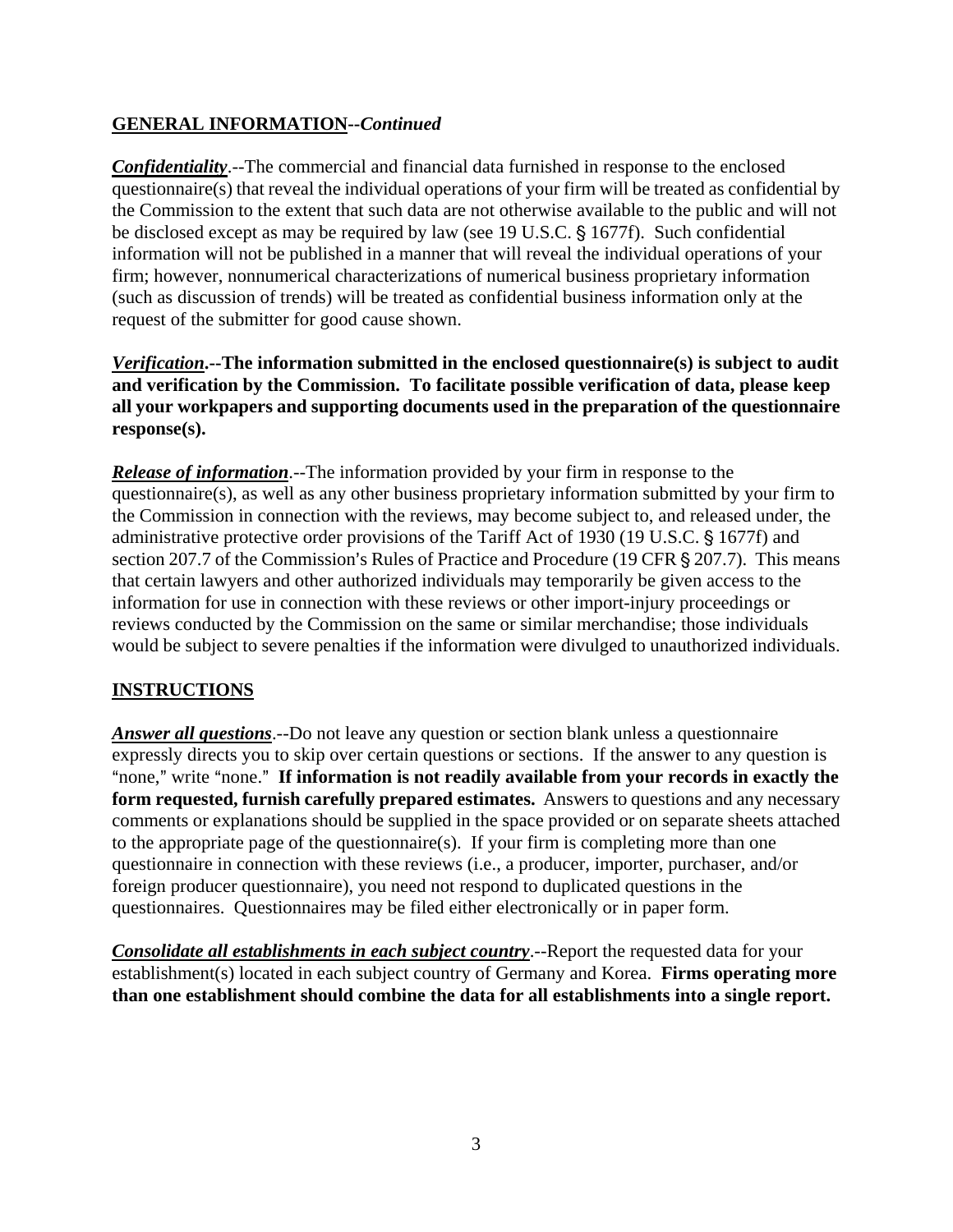# **INSTRUCTIONS--***Continued*

*Electronic completion***.--**Your firm is encouraged (but not required) to complete the questionnaire electronically in MS Word format. The MS Word versions of all the questionnaires in this proceeding are available online at the ITC web page or may be obtained directly from the Commission's Investigator, **Mary Messer** (mary.messer@usitc.gov).

*Electronic submission***.--**To the degree that it is possible and not overly burdensome, the Commission requests that responding firms submit their questionnaire responses electronically in MS Word format. The submission of questionnaire responses in the MS Word format allows the Commission to compile, assess, and analyze submitted data more promptly. There are three electronic submissions options detailed below. Paper submissions are also accepted.

# **OPTIONS FOR FILING**

This questionnaire is available as a "fillable" form in MS Word format on the Commission's website at http://usitc.gov/trade\_remedy/731\_ad\_701\_cvd/investigations/2012/corrosion\_res istant\_carbon\_steel\_flat\_products/reviewphase.htm. *Please do not attempt to modify the format or permissions of the questionnaire document*. You may complete the questionnaire and submit it, electronically, or you may print it out and submit it in paper form, as described below:

**• Upload via Secure Drop Box.**—Upload the completed questionnaire in MS Word format along with a scanned copy of the signed certification page (page 1) through the Commission's secure upload facility:

*Web address*: https://dropbox.usitc.gov/oinv/ *Pin*: CORE

**• Compact disc (CD)**.—Copy your questionnaire onto a CD, include a signed certification page (page 1) (either in paper form or scanned PDF copied onto CD), and mail to the address above. *It is strongly recommended that you use an overnight mail service. U.S. mail sent to government offices undergoes additional processing which not only results in substantial delays in delivery but may also damage CDs.* 

**• E-mail**.—E-mail your questionnaire to the investigator identified on page 1 of the Instruction Booklet; include a scanned PDF of the signed certification page (page 1). Type the following in the e-mail subject line: BPI Questionnaire, Inv. Nos. 731-TA-350 and 731-TA-616 and 618 (Third Review). *Please note that submitting your questionnaire by e-mail may subject your firm's business proprietary information to transmission over an unsecure environment and to possible disclosure. If you choose this option, the Commission warns you that any risk involving possible disclosure of such information is assumed by the submitter and not by the Commission.* 

**• Fax**.—Fax to 202.205.3205.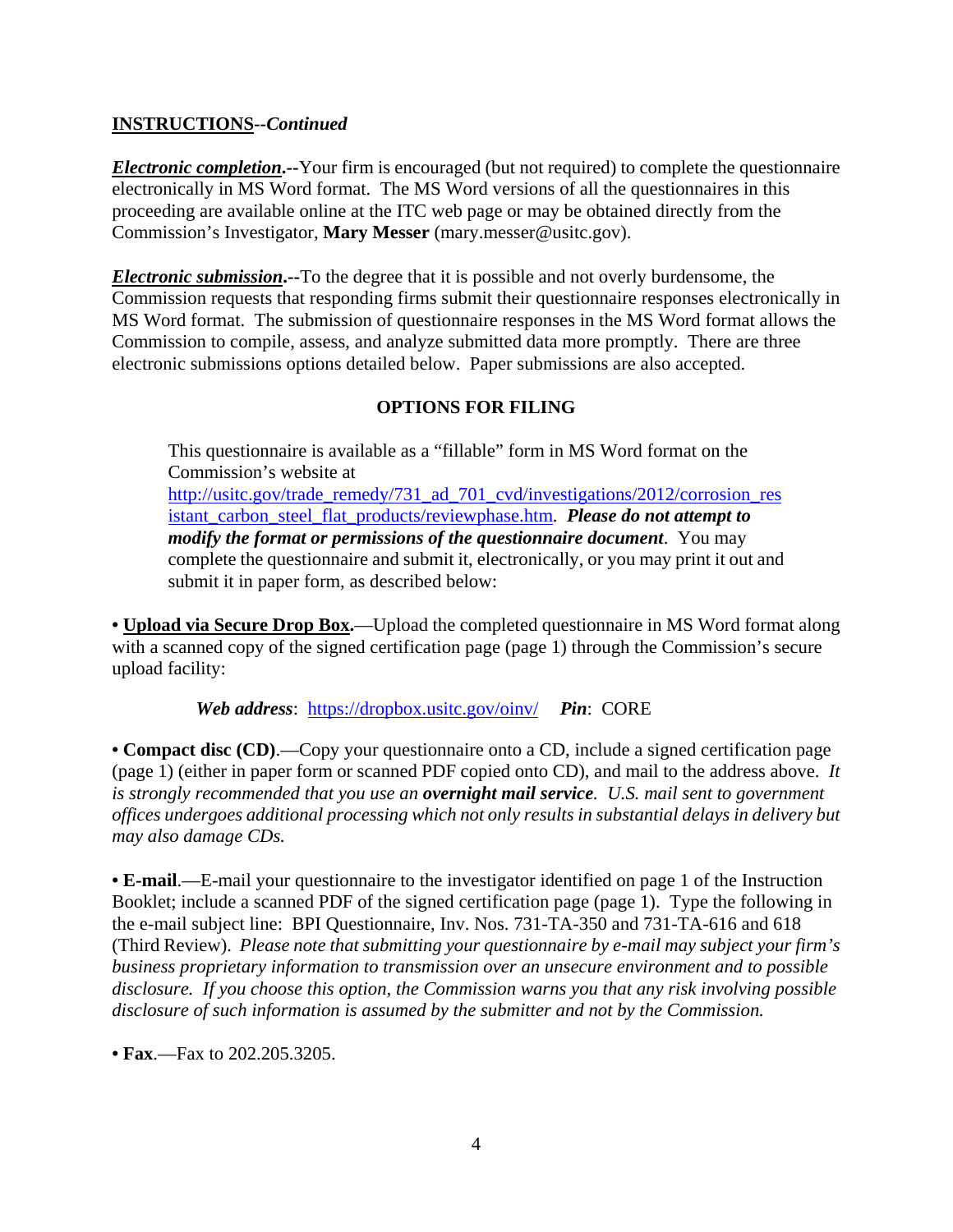### **INSTRUCTIONS--***Continued*

**• Overnight mail service**.—Mail to the following address:

## **United States International Trade Commission Office of Investigations, Room 615 500 E Street SW Washington, DC 20024**

**• U.S. mail**.—Mail to the address above, but use zip code 20436. *This option is not recommended. U.S. mail sent to government offices undergoes additional processing to screen for hazardous materials; this additional processing results in substantial delays in delivery.* 

Note: If you are a party to the proceeding, and service of the questionnaire is required, such service should be made in paper form.

## **DEFINITIONS**

*Corrosion-resistant carbon steel flat products ("CORE")*.-- The products subject to these orders include flat-rolled carbon steel products, of rectangular shape, either clad, plated, or coated with corrosion-resistant metals such as zinc, aluminum, or zinc-, aluminum-, nickel- or iron-based alloys, whether or not corrugated or painted, varnished or coated with plastics or other nonmetallic substances in addition to the metallic coating, in coils (whether or not in successively superimposed layers) and of a width of 0.5 inch or greater, or in straight lengths which, if of a thickness less than 4.75 mm, are of a width of 0.5 inch or greater and which measures at least 10 times the thickness, or if of a thickness of 4.75 mm or more, are of a width which exceeds 150 mm and measures at least twice the thickness, as currently classifiable in the HTS under item numbers: 7210.30.0030, 7210.30.0060, 7210.41.0000, 7210.49.0030, 7210.49.0091, 7210.49.0095, 7210.61.0000, 7210.69.0000, 7210.70.6030, 7210.70.6060, 7210.70.6090, 7210.90.1000, 7210.90.6000, 7210.90.9000, 7212.20.0000, 7212.30.1030, 7212.30.1090, 7212.30.3000, 7212.30.5000, 7212.40.1000, 7212.40.5000, 7212.50.0000, 7212.60.0000, 7215.90.1000, 7215.90.3000, 7215.90.5000, 7217.20.1500, 7217.30.1530, 7217.30.1560, 7217.90.1000, 7217.90.5030, 7217.90.5060, and 7217.90.5090. Included in these orders are flat-rolled products of nonrectangular cross-section where such cross-section is achieved subsequent to the rolling process (i.e., products which have been "worked after rolling") - for example, products which have been beveled or rounded at the edges. Excluded from the scope of these orders are flat-rolled steel products either plated or coated with tin, lead, chromium, chromium oxides, both tin and lead ("terne plate"), or both chromium and chromium oxides ("tin-free steel"), whether or not painted, varnished or coated with plastics or other nonmetallic substances in addition to the metallic coating. Also excluded from the scope of these orders are clad products in straight lengths of 0.1875 inch or more in composite thickness and of a width which exceeds 150 mm and measures at least twice the thickness. Also excluded from the scope of the orders are certain clad stainless flat-rolled products, which are three-layered corrosion-resistant carbon steel flat-rolled products less than 4.75 mm in composite thickness that consist of a carbon steel flat-rolled product clad on both sides with stainless steel in a 20%- 60%-20% ratio.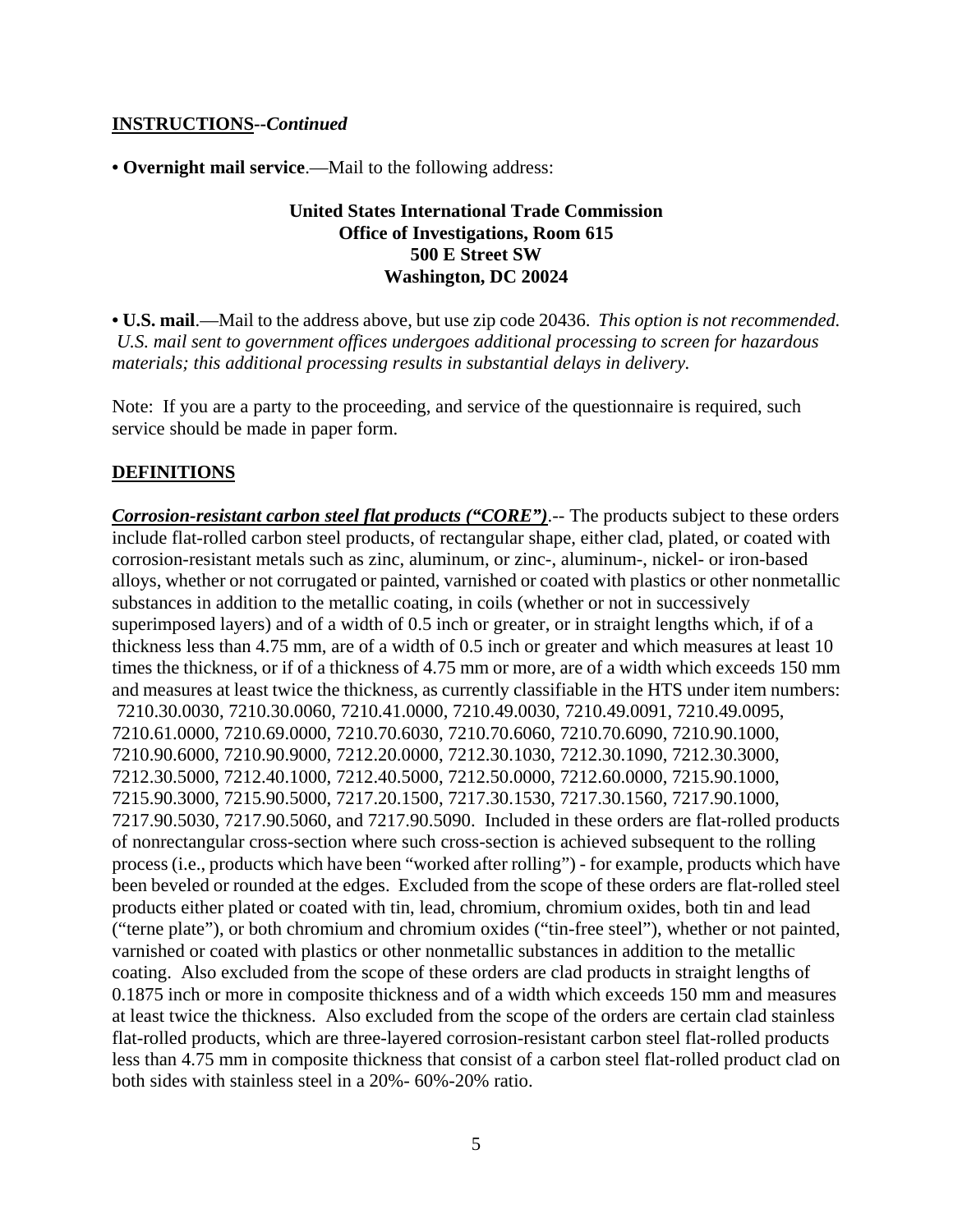# **DEFINITIONS--***Continued*

Also, with respect to EXPORTS, IMPORTS, OR PURCHASES OF IMPORTS FROM GERMANY ONLY: Commerce issued a partial revocation that applies to certain corrosion-resistant deep-drawing carbon steel strip, roll-clad on both sides with aluminum (AlSi) foils in accordance with St3 LG as to EN 10139/10140. The merchandise's chemical composition encompasses a core material of U St 23 (continuous casting) in which carbon is less than 0.08 by weight; manganese is less than 0.30; phosphorous is less than 0.20; sulfur is less than 0.015; aluminum is less than 0.01; and the cladding material is a minimum of 99 percent aluminum with silicon/copper/iron of less than 1 percent. The products are in strips with thicknesses of 0.07mm to 4.0mm (inclusive) and widths of 5mm to 800mm (inclusive). The thickness ratio of aluminum on either side of steel may range from 3%/94%/3% to 10%/80%/10%.

*Firm*.--An individual proprietorship, partnership, joint venture, association, corporation (including any subsidiary corporation), business trust, cooperative, trustee in bankruptcy, or receiver under decree of any court.

*Related firm*.--A firm that your firm solely or jointly owned, managed, or otherwise controlled; a firm that solely or jointly owned, managed, or otherwise controlled your firm; and/or a firm that was solely or jointly owned, managed, or otherwise controlled by a firm that also solely or jointly owned, managed, or otherwise controlled your firm.

*Establishment*.--Each facility of a firm in Germany and/or Korea involved in the production of CORE (as defined above), including auxiliary facilities operated in conjunction with (whether or not physically separate from) such facilities.

*United States*.--For purposes of these reviews, the 50 States, Puerto Rico, the U.S. Virgin Islands, and the District of Columbia.

*Importer*.--Any person or firm engaged, either directly or through a parent company or subsidiary, in importing CORE (as defined above) into the United States from a foreign manufacturer or through its selling agent.

*Average production capacity*.--The level of production that your establishment(s) could reasonably have expected to attain during the specified periods. Assume normal operating conditions (i.e., using equipment and machinery in place and ready to operate; normal operating levels (hours per week/weeks per year) and time for downtime, maintenance, repair, and cleanup; and a typical or representative product mix).

*Production*.--All production in your establishment(s) in Germany and/or Korea, including production consumed internally within your firm.